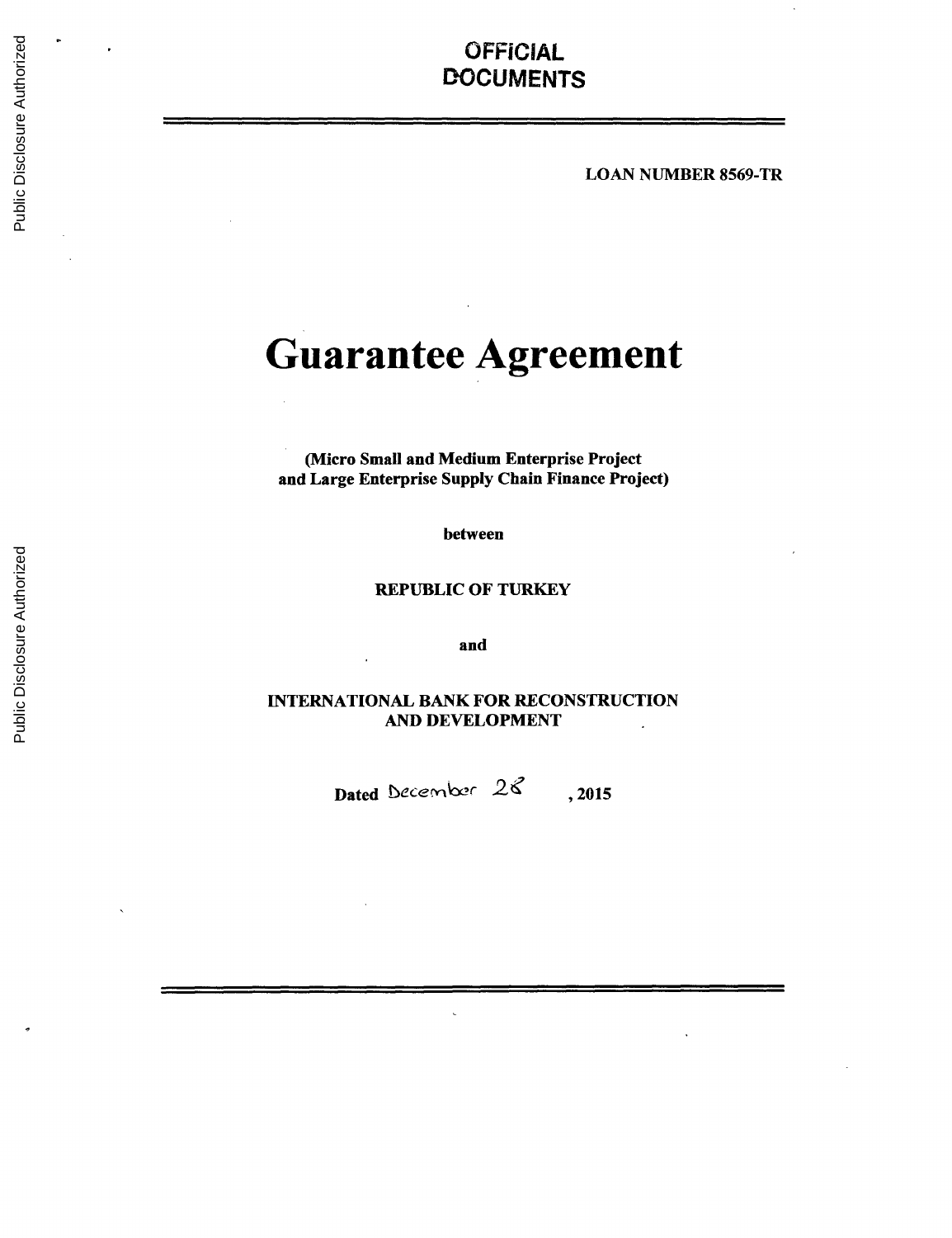#### **LOAN NUMBER 8569-TR**

### **GUARANTEE AGREEMENT**

AGREEMENT, dated  $\frac{D\ell}{L}$ <sub>0.</sub>  $\frac{D\ell}{2}$  , 2015, entered into between REPUBLIC OF TURKEY ("Guarantor") and **INTERNATIONAL** BANK FOR **RECONSTRUCTION AND DEVELOPMENT** ("Bank") ("Guarantee Agreement") in connection with the Loan Agreement of same date between the Bank and Tiirkiye Halk Bankasi **A.\$.** ("Borrower") ("Loan Agreement"). The Guarantor and the Bank hereby agree as follows:

## **ARTICLE I - GENERAL CONDITIONS; DEFINITIONS**

Section **1.01.** The General Conditions (as defined in the Appendix to the Loan Agreement) constitute an integral part of this Agreement.

Section 1.02. Unless the context requires otherwise, the capitalized terms used in this Agreement have the meanings ascribed to them in the General Conditions.

#### **ARTICLE II - GUARANTEE**

Section 2.01. Without limitation or restriction upon any of its other obligations under the Guarantee Agreement, the Guarantor hereby unconditionally guarantees, as primary obligor and not as surety merely, the due and punctual payment of all Loan Payments payable **by** the Borrower pursuant to the Loan Agreement.

### **ARTICLE III -REPRESENTATIVE; ADDRESSES**

Section **3.01.** The Guarantor's Representative is Undersecretary of Treasury.

Section **3.02.** The Guarantor's Address is:

Başbakanlık Hazine Müsteşarlığı In6nti Bulvari No:36 Emek-Ankara **Turkey** 

Facsimile:

**(90) (312) 204-7366 (90) (312) 204-7367**